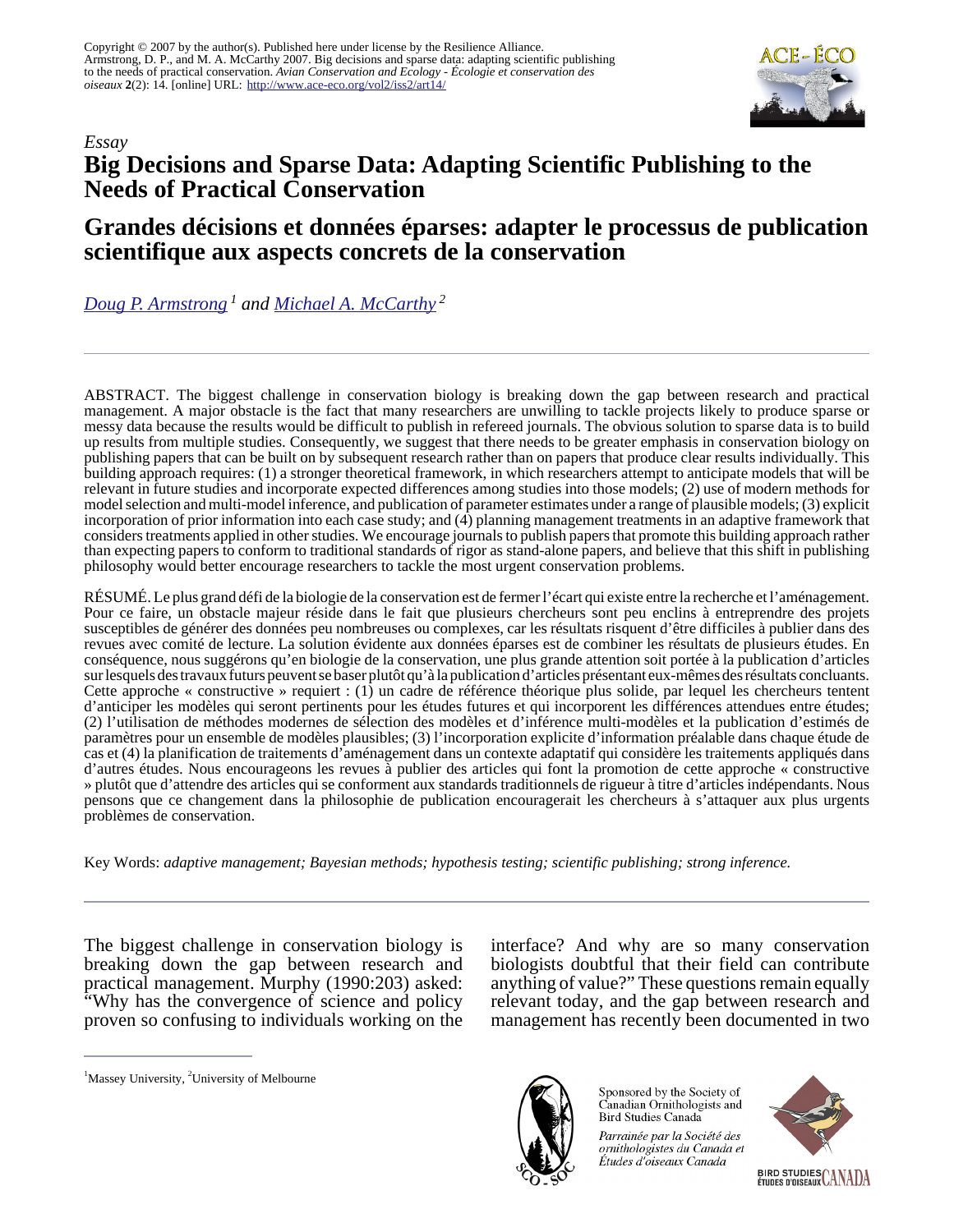different ways. First, Pullin et al. (2004) illustrated that conservation managers make little use of scientific evidence when making management decisions. Second, Fazey et al. (2005) documented that only a small proportion of the papers published in conservation biology journals assess the effectiveness of conservation actions.

The modes of inference used in practical management are typically quite different from those used in published papers, creating a barrier between research and management. Managers tend to make decisions based on sparse data that has been collected over short time periods, often using intuitive expert opinion and/or consensus at meetings. However, research submitted for publication is largely evaluated based on its scientific rigor, i.e., on whether sample sizes, replicates, and controls are adequate to make reliable inferences. The degree of rigor expected in journal articles has clearly increased over the 30 yr since the Society for Conservation Biology was formed, and the rising rejection rates of most journals mean that empirical studies with weak inference are unlikely to be published.

Although all conservation biologists are concerned about loss of biodiversity, many, if not most, of us are evaluated on the basis of our ability to produce refereed publications rather than on our ability to recover species or restore ecosystems. Researchers, therefore, tend to be reluctant to take on problems with small sample sizes and confounding effects, and particularly discourage their postgraduate students from taking on thesis topics when good data are not guaranteed. On the other hand, managers are aware that most of what they do is unpublishable, and are reluctant to take the time to attempt publication or read the literature. The outcome is that managers tend to work in isolation, both from the research world and from each other, and this is the worst possible scenario when trying to squeeze inferences from limited data.

Although it is easy for researchers to criticize managers for being ignorant of the literature and making decisions based on weak inference, we suggest that at least part of the problem lies in the nature of scientific research and publishing. Murphy (1990:203) defined conservation biology as "the application of classical scientific methodology to the conservation of biological diversity," and that conservation biologists should religiously follow the procedures termed strong inference by Platt

(1964), i.e., devise explicit hypotheses and test them experimentally. Romesburg (1981) made a similar plea in regard to wildlife management. We agree with most of what Platt (1964), Romesburg (1981), and Murphy (1990) have to say. In particular, we agree that it is important to construct explicit theoretical frameworks when alternative hypotheses are considered, then carefully design data collection to assess this theory, and we agree that experimentation is a powerful mode of inference when possible. However, there are aspects of Platt's (1964) philosophy that we suggest are counter productive for conservation biology in the 21st century.

Platt (1964:351) emphasized the importance of crucial experiments that could eliminate particular hypotheses, and argued that the key attribute of successful researchers was the ability to envision the experiments that allowed such breakthroughs. He was contemptuous of researchers who believed that their small studies would "add another brick to the temple of science", suggesting that "most such bricks just lie around the brickyard." He also suggested that most of the "mathematicizing" in physics and chemistry was irrelevant if not misleading, and that the emphasis should be on qualitative exclusion. Ernest Rutherford reflected similar sentiments in his famous statement that "If your experiment needs statistics, you ought to have done a better experiment." Given that another of Rutherford's famous quotations was "In science there is only physics; all the rest is stamp collecting," we suspect that Rutherford, and maybe Platt, would be unimpressed by the messiness of conservation biology. On the other hand, Rutherford also stated at one point that "We haven't got the money, so we've got to think." With unlimited funding, time, and no constraints, it should be easy to perform the crucial experiments promoted by Platt and to obtain the clear results preferred by Rutherford. It is when data are sparse and confounding effects are numerous that really clever thinking is needed.

In fact, a lot of clever thinking has taken place since Platt's (1964) paper was published, and some clever technology has been developed. Fifty years ago, networks of researchers were relatively small, calculations were largely done on paper, communication was by mail, and results were published on paper by a small number of journals. Given these constraints, it made sense to concentrate on experiments that did not require complex analysis, and to only publish studies that gave clear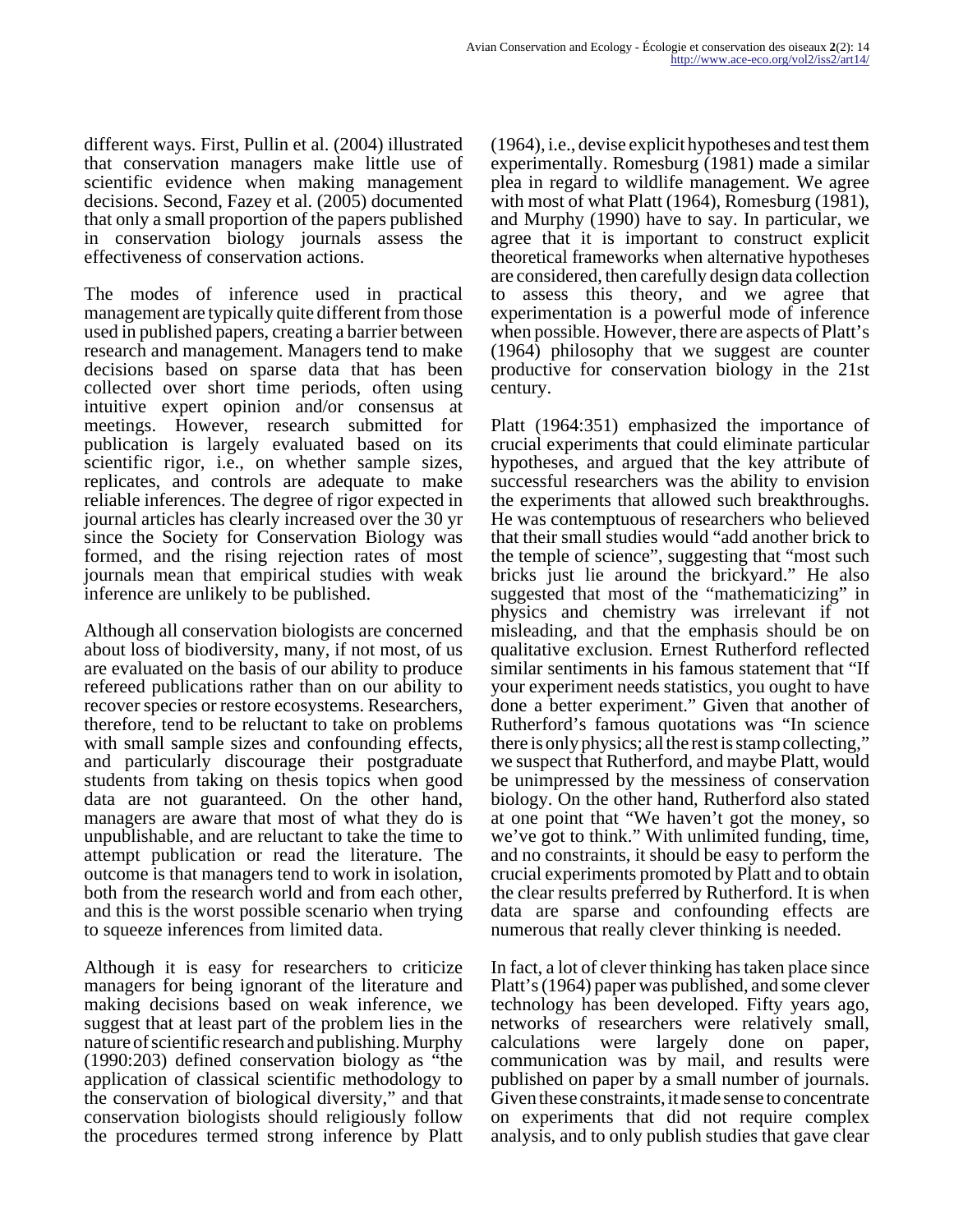results. It is also not surprising that the disciplines admired by Platt for their rapid progress, i.e., highenergy physics and molecular biology, lent themselves to relatively simple reductionist experiments. Today we have vastly improved analytical methods, desktop computers with number-crunching capabilities undreamed of 50 yr ago, the ability to communicate with people around the world at the touch of a button, and the ability to publish a huge amount of information electronically. These developments give us much greater capacity to deal with the constraints and complexities of conservation biology. However, taking full advantage of this capacity will require integrating data from multiple sources, and few individual projects are likely to produce breakthroughs that allow researchers to shout "Eureka!" Continuing to expect individual studies to convincingly eliminate hypotheses will mean that researchers continue to avoid conservation problems when data are likely to be sparse and messy, that potentially useful data will never be published, and that the gap between research and practical management will never be closed.

We suggest that research and publishing in conservation biology should be deliberately modified to facilitate the progressive building of research results rather than placing an emphasis on stand-alone studies, i.e., that a deliberate "bricklaying" philosophy is embraced. However, it is important to consider Platt's (1964:351) point that most "bricks" actually just lie around the brickyard. We in no way advocate the publishing of data collected from ad hoc monitoring in the hope that it will of use to somebody in the future, and suggest that at least three things are needed for a building approach.

First, contrary to Platt's (1964) implication that proponents of the brick-laying approach are dullards that are unable to envision the crucial experiments, we suggest that a true building approach requires a stronger theoretical framework than for studies considered in isolation. A building approach requires that differences between studies be considered explicitly, either through random effects or by modeling the effects of factors likely to account for differences. In contrast, results from conservation biology projects currently tend to be considered to be completely case specific or generally applicable, and neither of these viewpoints is sensible. For researchers to claim that their results can be built upon, they need to show

the necessary theoretical framework that can be used with explicit models that allow for differences among studies.

Second, the building approach requires largely abandoning traditional statistical hypothesis testing and adopting modern methods of model selection and multi-model inference, a point that has already been made emphatically by Johnson (1999), Burnham and Anderson (2002), Hobbs and Hilborn (2006) and others. Traditional hypothesis testing is effective when a simple, but nontrivial null hypothesis can be confronted with excellent data, allowing it to be rejected convincingly or accepted with a high level of power. However, the method works poorly for considering multiple hypotheses simultaneously, is difficult to interpret when results are indeterminate, and is generally ineffective for comparing studies. Although people often attempt to compare multiple studies based on hypothesis tests, the inferences that can be made are limited, both because it is usually unclear how much the acceptance or rejection of null hypotheses is attributable to power and because there is no capacity to compare strength of effects between studies, i.e., the factor of interest is simply considered significant or insignificant. The more advanced approach is to weigh a range of possible candidate models based on information-theoretic or Bayesian criteria, and to report estimates of the parameters of these models taking both model uncertainty and sampling error into account (Hobbs and Hilborn 2006). Such information can then be built on by subsequent research, and uncertainty progressively reduced, rather than requiring estimates to meet set standards of precision before they are considered useful.

Third, the building approach requires conservation biologists to make explicit use of the available prior information rather than treating the slate as clean at the start of each study. Bayesian inference is particularly applicable for incorporating prior information, and the numerical methods are now available for fitting a wide range of models (McCarthy 2007). An example of a situation in which prior information can be extremely useful is the estimation of the annual survival rate of a species under good conditions. Population viability projections are often highly sensitive to survival estimates, so can be highly uncertain until large amounts of survival data have been collected (McCarthy et al. 1996). As a result, population viability models are not routinely used for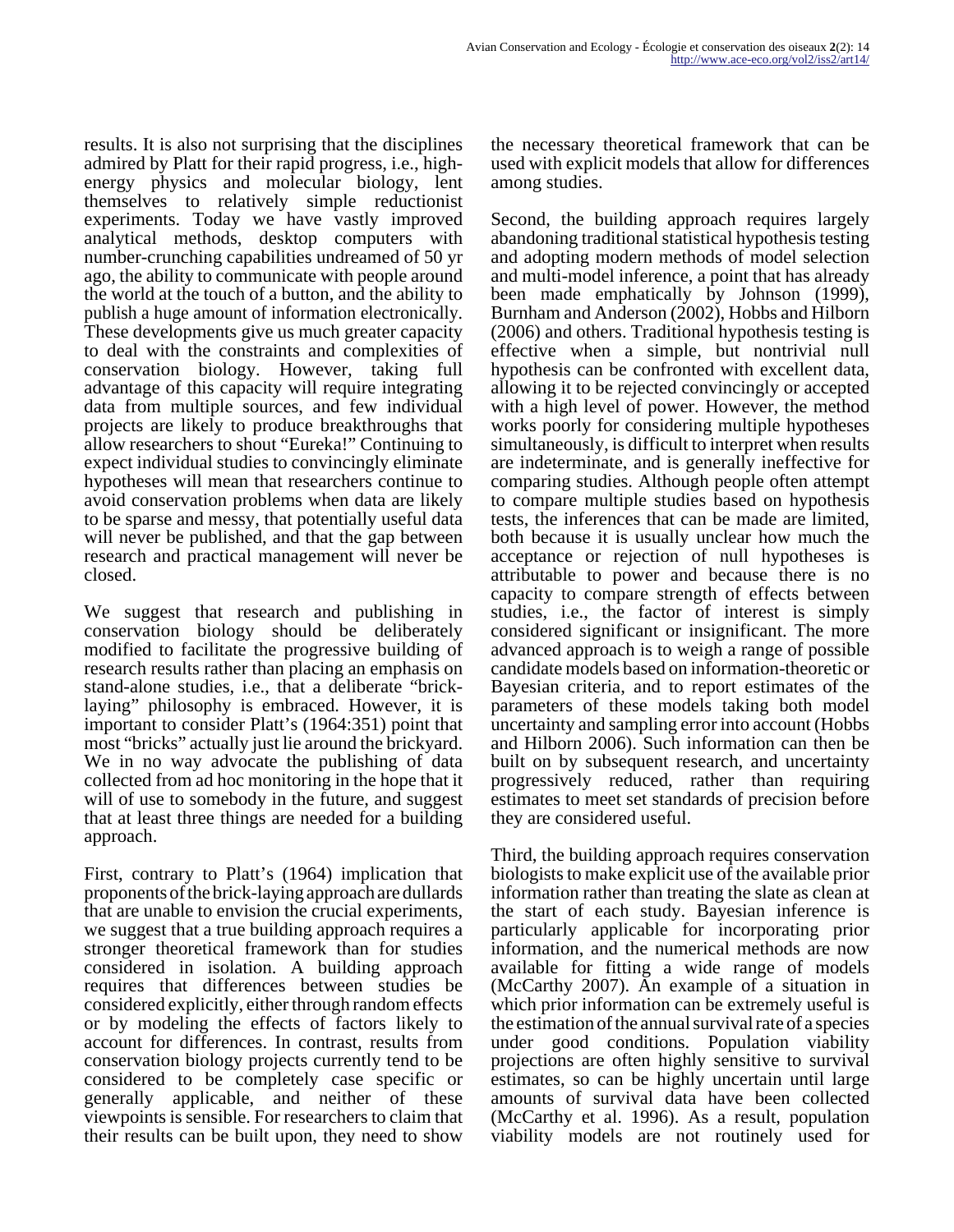management decisions that cannot wait for extended periods of data collection. However, McCarthy and Masters (2005) showed that a prior estimate of survival derived from an allometric relationship could potentially be used to improve precision if few data were available for the species of concern. When measured in terms of precision, prior information derived from allometry was initially worth approximately 5 yr of mark-recapture data in the case study chosen (McCarthy and Masters 2005). Bayesian methods can also combine expert opinion with data (Martin et al. 2005), then expert opinion can be evaluated (McCarthy and Masters 2005) and differences of opinion compared (Crome et al. 1996).

Fourth, the building approach can be facilitated by an adaptive management framework whereby management treatments are applied to complement treatments applied in other studies. Adaptive management provides many of the benefits of traditional experiments (Lee 1999) but allows greater flexibility, less risk, and gradual accumulation of data if sample sizes are small. Adaptive management can be applied to individual case studies. For example, Armstrong et al. (2007) used adaptive management over an 8-yr period to gradually improve estimates of population growth rates of a small population of the endangered hihi (*Notimystis cincta*) under different possible management regimes. However, Williams et al. (2002) noted that they knew of few cases of true adaptive management being practised, and this may reflect the fact that it is often difficult to vary management over a meaningful scale for individual projects. In Australasia, and perhaps other parts of the world, there is currently a lot of informal adaptive management taking place in terms of different management regimes being tried for different conservation projects. The challenge is to make full use of the data through analysis with stateof-the-art quantitative tools, as envisioned by Walters (1986), and to ensure that the information is published so others can build on it.

If this building approach is to be widely adopted by researchers, it needs to be encouraged by journals. Consciously or not, most journals advocate the traditional scientific method by insisting that each research paper should be able to stand alone and be formatted in the introduction/methods/results/ discussion format designed for reporting crucial experiments. Surely it would be better to allow more flexible formats conducive to reporting adaptive

management, and to be able to publish tentative, but valuable, results that others could build on. In a world of electronic publishing, the costs of publishing research are not much more than the costs of rejecting research. In comparison, what are the costs of limiting information flow, and discouraging researchers from tackling conservation problems in which "good data" are not guaranteed?

We do not advocate that journals become less discerning in what they publish, as journals play a valuable role in organizing information flow, ensuring that the inferences stated in papers are justified based on the data, and improving the analysis and presentation of material submitted. What we suggest is that journals put greater emphasis on publishing papers that take a building approach to conservation biology, following the requirements outlined above, and place less emphasis on publishing stand-alone papers that conform to traditional standards of scientific rigor. The journal *Avian Conservation and Ecology* is ideally positioned to take on this role, given that it is a solely web-based journal and focuses on a taxon in which large numbers of people can potentially can contribute data. Will it lead the way?

*Responses to this article can be read online at: <http://www.ace-eco.org/vol2/iss2/art14/responses/>*

## **Acknowledgments:**

*We thank Jay Gedir and Yvan Richard for comments on the manuscript.*

## **LITERATURE CITED**

**Armstrong, D. P., I. Castro, and R. Griffiths.** 2007. Using adaptive management to determine requirements of re-introduced populations: the case of the New Zealand hihi. *Journal of Applied Ecology* **44:**953-962.

**Burnham, K. P., and D. R. Anderson.** 2002. *Model selection and multi-model inference: a practical information-theoretic approach.* Springer-Verlag, New York, New York, USA.

**Crome, F. H. J., M. R. Thomas, and L. A. Moore.**